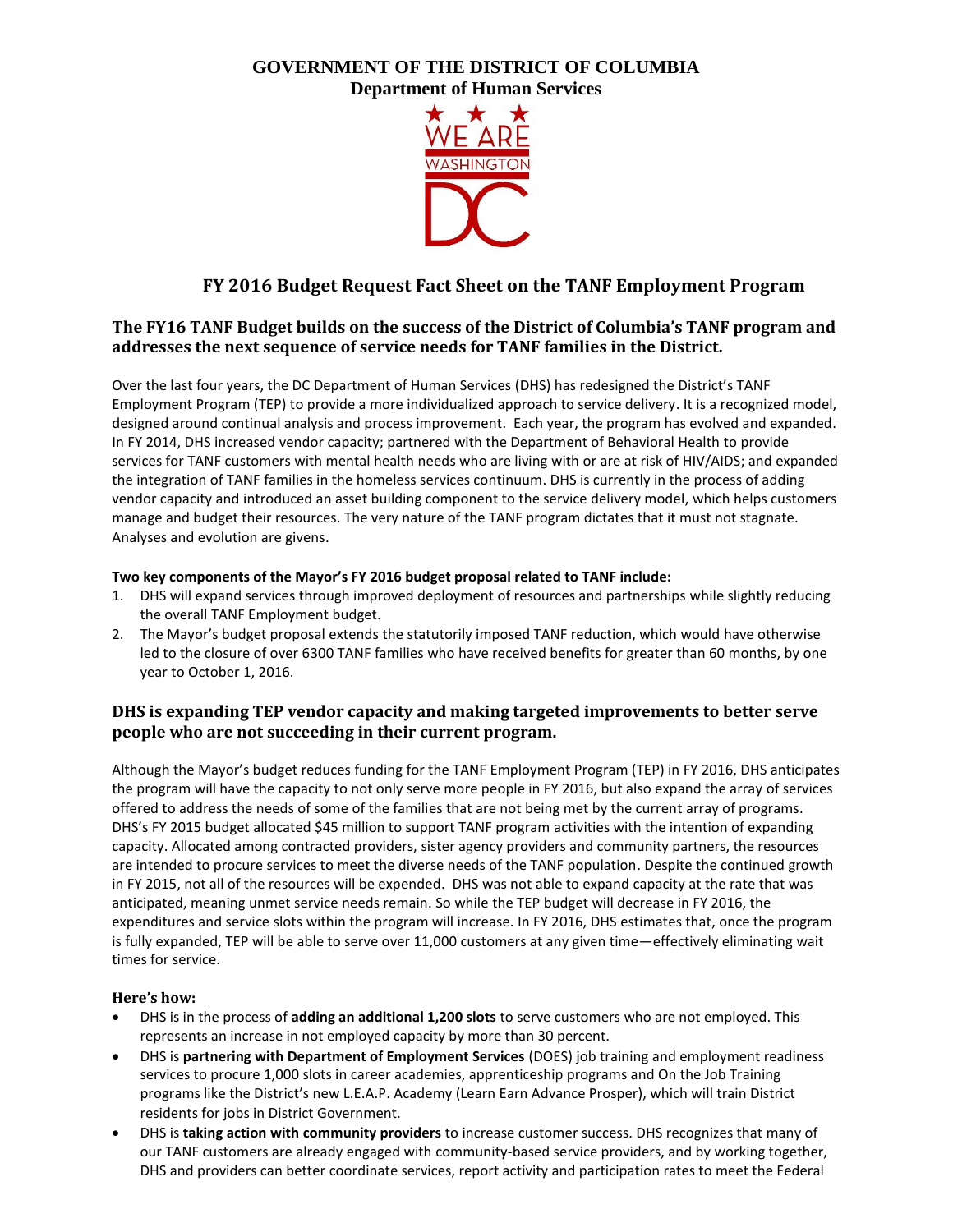Government work participation requirements, and provide a more comprehensive and streamlined service to our shared customers.

- DHS is exploring **increasing intensive home visitation and case management services** for customers who do not succeed in the initial placement. National best practice suggests that many customers have unexposed or undiagnosed barriers that may prohibit them from engaging in services. DHS provides an array of services to customers; yet there are a significant number who have not engaged, which is consistent with other states' experiences. DHS expects more intensive services to improve engagement among these customers.
- DHS is **improving the contracting model**. While maintaining the expected outcomes, DHS is allowing vendors more flexibility in staffing requirements with the expectation this will lead to better outcomes. If, upon review after six months, DHS finds performance dips, the staffing requirements will be re-imposed.

## **DHS is extending TANF benefits for 60-month+ customers by an additional 12 months to protect the stability of families and increase the supply and availability of work supports.**

District statute has stepped down the TANF grant for families who have received benefits for more than 60 months in increments over the last four years. District law provides that benefits will cease in October of 2015. While much has been done to serve these families – including comprehensive assessment for all as well as individualized service referrals—after thoughtful analysis, extending the benefits by one year more will allow DHS to take the next logical and sequential steps in the evolution of the TANF program to offer customers the opportunity to take advantage of enhanced services, which could help them establish more self-sufficiency.

Extending TANF benefits will give DHS time necessary to: conduct a comprehensive review of all TANF families who are within 12 months of hitting the TANF time limit to identify and address remaining barriers; increase the existing supply and availability of work supports, employment and training opportunities; conduct a shortturnaround study to better understand and provide supports tailored to the characteristics and needs of 60-month customers; and develop hardship extension criteria that can be programmed into the District's new eligibility system for implementation at the start of FY 2017. The TANF extension will be paid for with \$5 million in new onetime funds and by repurposing existing savings within the DHS budget.

### **There are 3 critical areas where DHS intends to make significant progress over the next 18 months:**

- 1. Develop a fundamental understanding of customers who are not participating or partially participating in work activities among the families that are reaching the time limit. DHS is already working with local and national experts—such as the Center on Budget and Policy Priorities, Mathematica, and others-- on this.
- 2. Reduce the number of families that will lose all cash income when their benefits expire without employment or an alternative source of income (such as SSI) by putting into place a new array of services that are specifically designed to reach families with multiple employment barriers.
- 3. Develop a policy that DHS can implement through its new eligibility system that permits hardship extensions for families who meet a determined criteria. DHS has started working with experts to develop these criteria.

### **DHS would accomplish these three objectives through:**

- A comprehensive review of all customers at > 48 months, with a review of the initial assessment, as well as any subsequent assessments to determine whether the customer has any unidentified mental health; substance use; intellectual, physical and learning disabilities; and other substantial barriers to employment.
- Increasing the supply and availability in existing work support, employment and training programs and adding opportunities for additional capacity for TANF customers in employment programs administered by partner agencies.
- Expanding the menu of program options to include innovative and proven program models that are designed to meet the needs of customers who are not best served by the current array of programs (e.g. closely link employment services with mental health treatment).